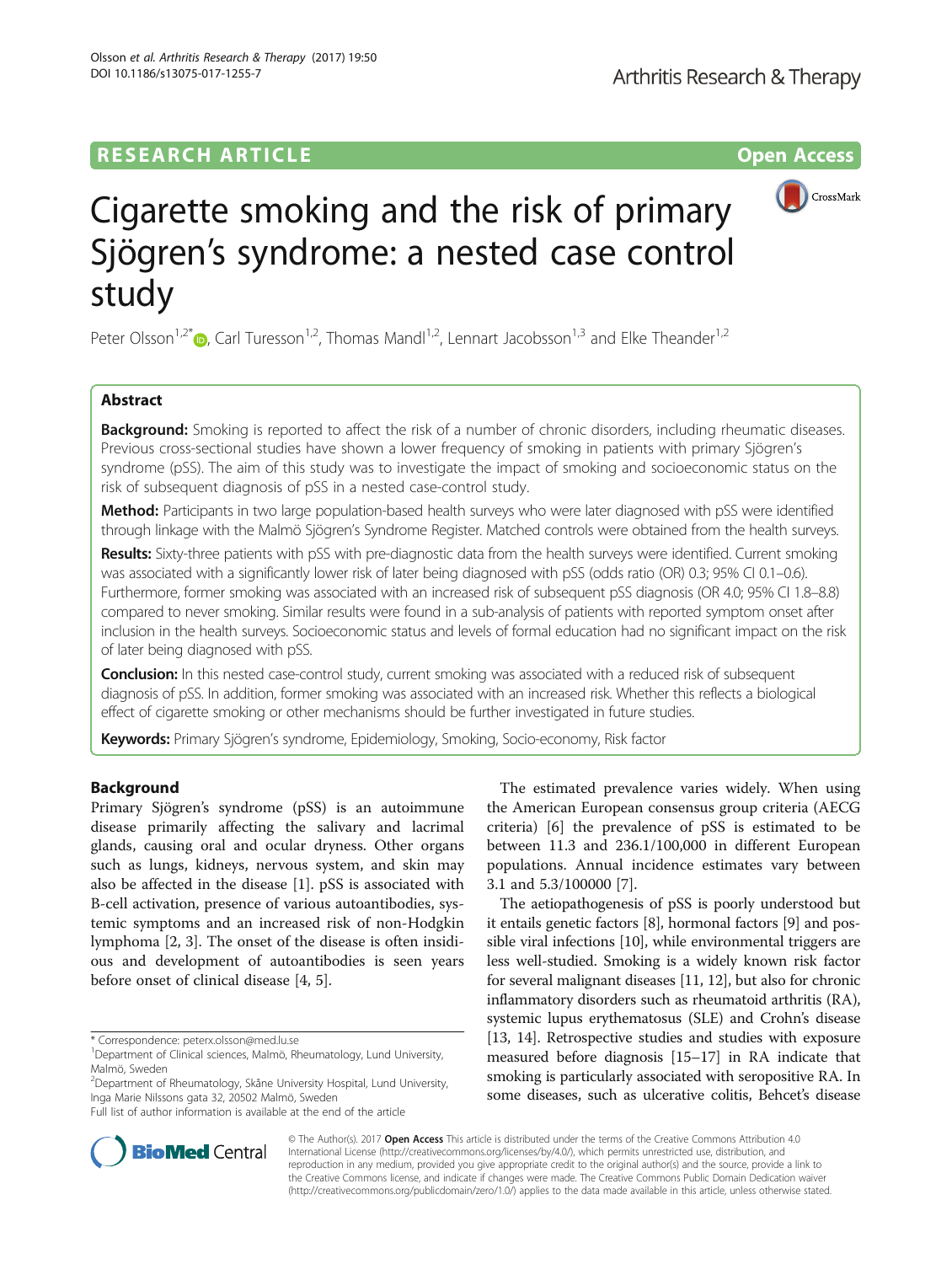and Parkinson's disease, smoking seems to have a protective effect [[18](#page-6-0)–[20\]](#page-6-0). Only three studies have specifically addressed the association between smoking and pSS and in none of them has smoking been assessed prior to pSS diagnosis [\[21](#page-6-0)–[23](#page-6-0)].

The closeness of cigarette smoke to mucosal membranes and exocrine glands, and the effect of the cigarette smoke on the immune system, makes the influence of cigarette smoking on the development of pSS interesting. However, when studying associations with smoking, social status has to be taken into consideration because it can correlate with both smoking and other exposures such as environmental toxins and dietary factors. Finding epidemiological risk factors for pSS might help us understand the underlying pathogenesis and thus guide further studies. As smoking affects the development of several diseases, including rheumatic disease, we hypothesized that smoking also might affect the development of pSS. To our knowledge, this is the first nested case-control study on the relationship between smoking and socioeconomic status and subsequent diagnosis of pSS.

# Method

#### Aim

The aim of this study was to investigate the impact of smoking and socioeconomic status on the risk of later being diagnosed with pSS.

# Source populations

This nested case-control study used information from the Malmö Preventive Medicine Project (MPMP) and the Malmö Diet and Cancer Study (MDCS). The MPMP is a health survey performed in Malmö, Sweden (current population approximately 320,000, at the time of the survey 235,000) between 1974 and 1991 entailing 33,346 individuals. Of these, 22,444 were men born between 1921 and 1938 and 10,902 were women born between 1925 and 1938. The main purpose of the MPMP was to study risk factors for cardiovascular disease and alcohol abuse. Details on the recruitment have been described previously [\[24](#page-6-0)]. The overall participation rate was 71%.

The MDCS is a health survey performed in Malmö between 1991 and 1996 that included 30,447 individuals born between 1923 and 1945. The total source population was 74,138, and the participation rate was 41%. The survey has been described in detail previously [\[24](#page-6-0), [25](#page-6-0)]. The main purpose of the MDCS was to study risk factors for cancer.

# Exposure information

Participants in the health surveys filled out selfadministered questionnaires on personal and medical information, including smoking and level of education. After merging data from the MPMP and the MDCS, cases and

controls were classified as current/not current smokers at the time of participation in the health survey, and also as current/former/never smokers. In the MDCS, formal education was classified as follows: ≤8 years of elementary school, 9–10 years, 11–12 years, >12 years and university degree. In the MPMP, information was available on whether the individual had attended elementary school, secondary school or higher education. A low level of formal education was classified in the MDCS as ≤8 years and in the MPMP as elementary school only.

Information on socioeconomic status had previously been incorporated in MPMP and MDCS by linking the databases with data on standardized socioeconomic status by occupation, based on information from Statistics Sweden, as previously described in detail [[26](#page-6-0)]. The categorization of socioeconomic status by Statistics Sweden includes a division in groups corresponding to working class, middle class, and a group of self-employed inhabitants. For the present study, participants were classified as blue-collar workers or white-collar workers. Blue-collar workers included both skilled and unskilled manual workers, corresponding to the working-class group from Statistics Sweden. White-collar workers included non-manual employees of high level (occupations normally requiring six years of post-comprehensive school education, e.g. higher civil servants and executives), medium level (occupations normally requiring three years but not six years of postcomprehensive school education, with or without subordinates) and low level (normally requiring two but not three years of post-comprehensive school education with or without subordinates) and self-employed professionals such as architects and lawyers.

# Cases and controls

To identify pSS cases with pre-diagnostic information in the health surveys, the MPMP and the MDCS were linked to the Malmö Sjögren's Syndrome Register (MSSR). The MSSR is a research database, in which consecutive patients with pSS have been included since 1984. At the time of the present study 409 patients were included in the cohort. Since 2002 only patients fulfilling the AECG criteria have been included. Patients included before 2002 have been assessed retrospectively and classified according to the AECG criteria. Only patients with a first pSS diagnosis after inclusion in the MPMP or MDCS, and who fulfilled the AECG criteria, were included in the present study.

The earliest available data were used for patients included in both surveys before diagnosis of pSS. Retrospective data on symptom onset obtained at the time of diagnosis were collected from the MSSR, thus were independently collected from the exposure data. Four controls for each case, matched for sex, age and time of inclusion, were obtained from the corresponding health survey. Controls were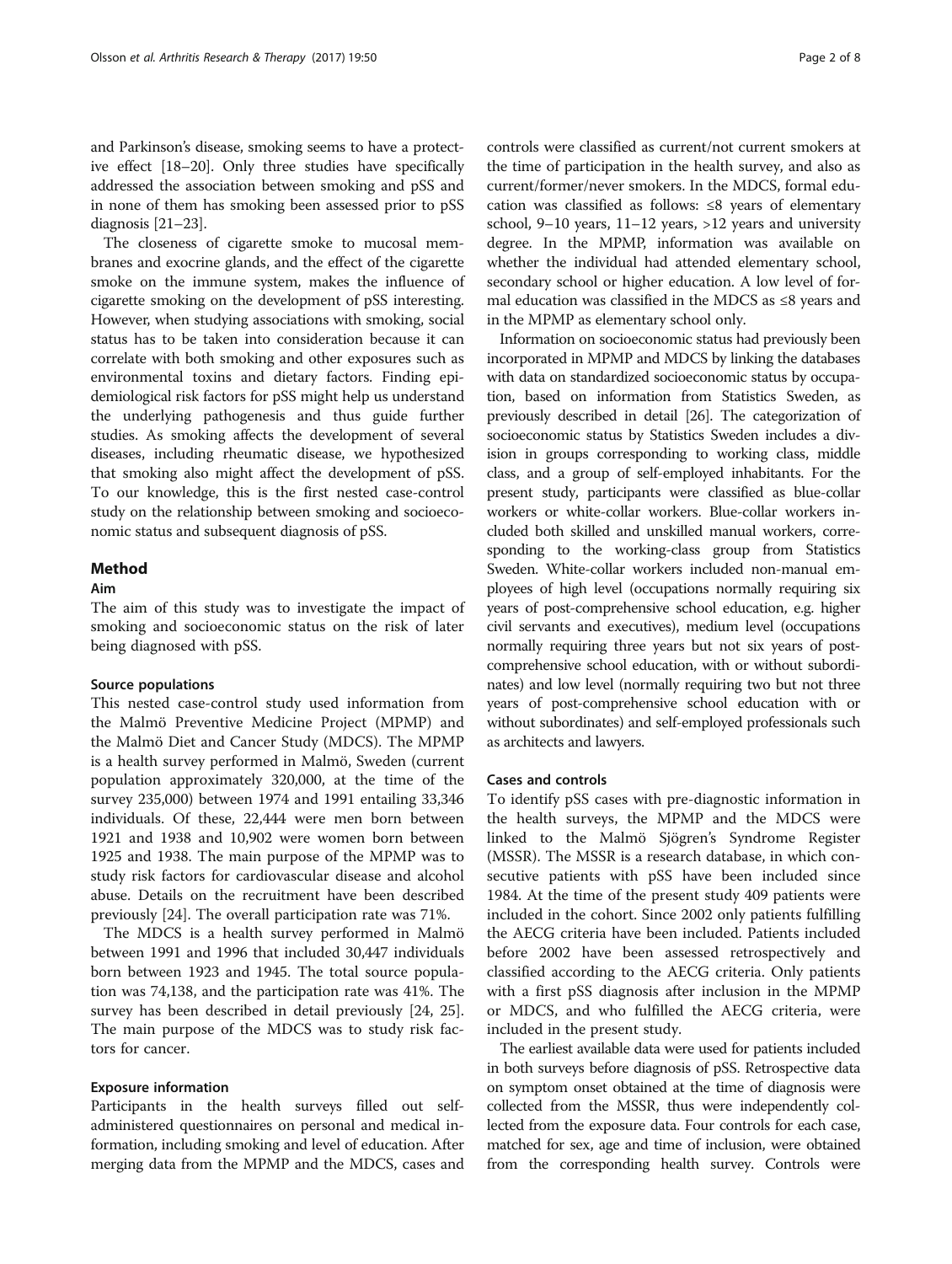randomly selected from those who fulfilled the matching criteria using specially designed software. This nested case-control study design, based on the same source populations, has previously been used in several studies of predictors of RA [\[27](#page-6-0)–[30](#page-6-0)] and giant cell arteritis [\[31\]](#page-6-0).

# **Statistics**

Potential predictors of pSS were analyzed using conditional logistic regression (SPSS version 22). Each case and the corresponding controls were given a group number that was entered into the logistic regression models as a categorical variable. Analyses were also stratified by time to pSS diagnosis in the cases (above vs below the median). Separate analyses included only cases with documented onset of symptoms after inclusion in the health survey, and the corresponding controls.The two-sided Fisher exact test was used to analyze differences in immunologic markers after diagnosis of pSS by smoking status at inclusion in the health survey. A  $p$  value <0.05 was considered significant.

# Results

# Incident cases and controls

A total of 63 incident cases, patients who prior to a first diagnosis of pSS and fulfilment of the AECG criteria had been included either in the MPMP, the MDCS, or both, were identified. These are, from here, designated "pre-pSS patients": 252 controls were obtained from the corresponding health surveys. Characteristics of the patients at diagnosis are shown in Table 1. The median time between inclusion in one of the health surveys and subsequent diagnosis was 8.2 years (IQR 2.4–14.1). Median age at inclusion in the health surveys was 51 years, and median age at

|          | Table 1 Characteristics of incident cases of primary Sjögren's |  |  |
|----------|----------------------------------------------------------------|--|--|
| syndrome |                                                                |  |  |

| Characteristic                                          | Patients $(n = 63)$ |
|---------------------------------------------------------|---------------------|
| Sex (male/female) (n)                                   | 5/58                |
| Age at diagnosis of pSS (years)                         | $61(54-69)$         |
| Time between inclusion and<br>diagnosis (years)         | $8.2(2.4 - 14.1)$   |
| Time between onset of symptoms<br>and diagnosis (years) | $4.0(1.0-6.8)$      |
| Anti-SSA seropositive                                   | 59%                 |
| Anti-SSB seropositive                                   | 41%                 |
| ANA seropositive                                        | 73%                 |
| RF seropositive                                         | 57%                 |
| Lower lip salivary gland biopsy focus score $\geq$ 1    | 85%                 |

Results are presented as numbers, median (IQR) or percentage in cases with available data. Missing data on time of symptom onset in 15 patients, Sjögren's syndrome related antigen A, Ro (anti-SSA), Sjögren's syndrome related antigen B, La (anti-SSB) and antinuclear antibodies (ANA) in 1 patient, rheumatoid factor (RF) in 2 patients and lower lip salivary gland biopsy focus score in 6 patients. pSS Primary Sjögren's syndrome

diagnosis was 61 years. Demographics and information on exposures for cases and controls are listed in Table 2.

# Smoking and the risk of pSS

Information on smoking status was available in 60 cases. The distribution of current, former and never smokers differed between controls and pre-pSS patients with a higher proportion of former smokers among pre-pSS patients (Table 2). In conditional logistic regression analysis, current smoking at the time of inclusion in the health surveys was associated with a significantly lower risk of later being diagnosed with pSS compared to current non-smoking (OR 0.3; 95% CI 0.1–0.6). Former smoking was associated with a higher risk of being diagnosed with pSS, both compared to never smoking (OR 4.0; 95% CI 1.8–8.8) and current smoking (OR 7.8; 95% CI 3.1–19.9) (Table [3\)](#page-3-0).

# Sensitivity analyses

Retrospective data from the MSSR on symptom onset were available in 49 cases. There were 28 patients who had symptom onset >1 year after inclusion in the population surveys (range 2–24, median 6.5, IQR 3.25–14.75), and information on smoking status was available in 26 of these patients. In analyses restricted to these cases and their controls, current smoking was still associated with a lower risk of later being diagnosed with pSS compared with current non-smoking, and there was a trend towards an association between former smoking and subsequent pSS diagnosis (Table [3](#page-3-0)). In order to answer the question as to whether cessation of smoking was due to symptoms of pSS, we analyzed the time window between symptom onset and cessation of smoking. Among the cases with symptom onset >1 year after inclusion in the populations

| Table 2 Demographic and exposure information in pre-primary |  |
|-------------------------------------------------------------|--|
| Sjögren's syndrome cases and controls                       |  |

|                                                                    | Cases<br>$(n = 63)$ | Controls<br>$(n = 252)$ | $P$ value** |
|--------------------------------------------------------------------|---------------------|-------------------------|-------------|
| Female sex, n (%)                                                  | 58/63 (92)          | 232/252 (92)            | 1.00        |
| Age at inclusion in the<br>population survey,<br>mean (IQR), years | 52.6 (49.0-56.0)    | 52.7 (49.0-56.0)        | 0.94        |
| Current smoker, n (% <sup>a</sup> )                                | 10/60 (17)          | 92/251 (37)             | 0.003       |
| Former smoker, n (% <sup>a</sup> )                                 | 32/60 (53)          | 63/251 (25)             | < 0.001     |
| Never smoker, n (% <sup>a</sup> )                                  | 18/60 (30)          | 96/251 (38)             | 0.23        |
| White-collar worker, n (% <sup>d</sup> )                           | 26/54 (48)          | 131/236 (56)            | 0.33        |
| Blue-collar worker, n (% <sup>a</sup> )                            | 22/54 (41)          | 89/236 (38)             | 0.68        |
| Other socioeconomic<br>status, $n$ (% <sup>d</sup> )               | 6/54(11)            | 16/236 (7)              | 0.28        |
| Low level of formal<br>education, n (% <sup>d</sup> )              | 25/58 (43)          | 99/243 (41)             | 0.73        |
| Medium/high level of<br>formal education, $n$ (% <sup>a</sup> )    | 33/58 (57)          | 144/243 (59)            | 0.73        |

<sup>a</sup>Percentage of individuals with available data.  $**$ Mann-Whitney U test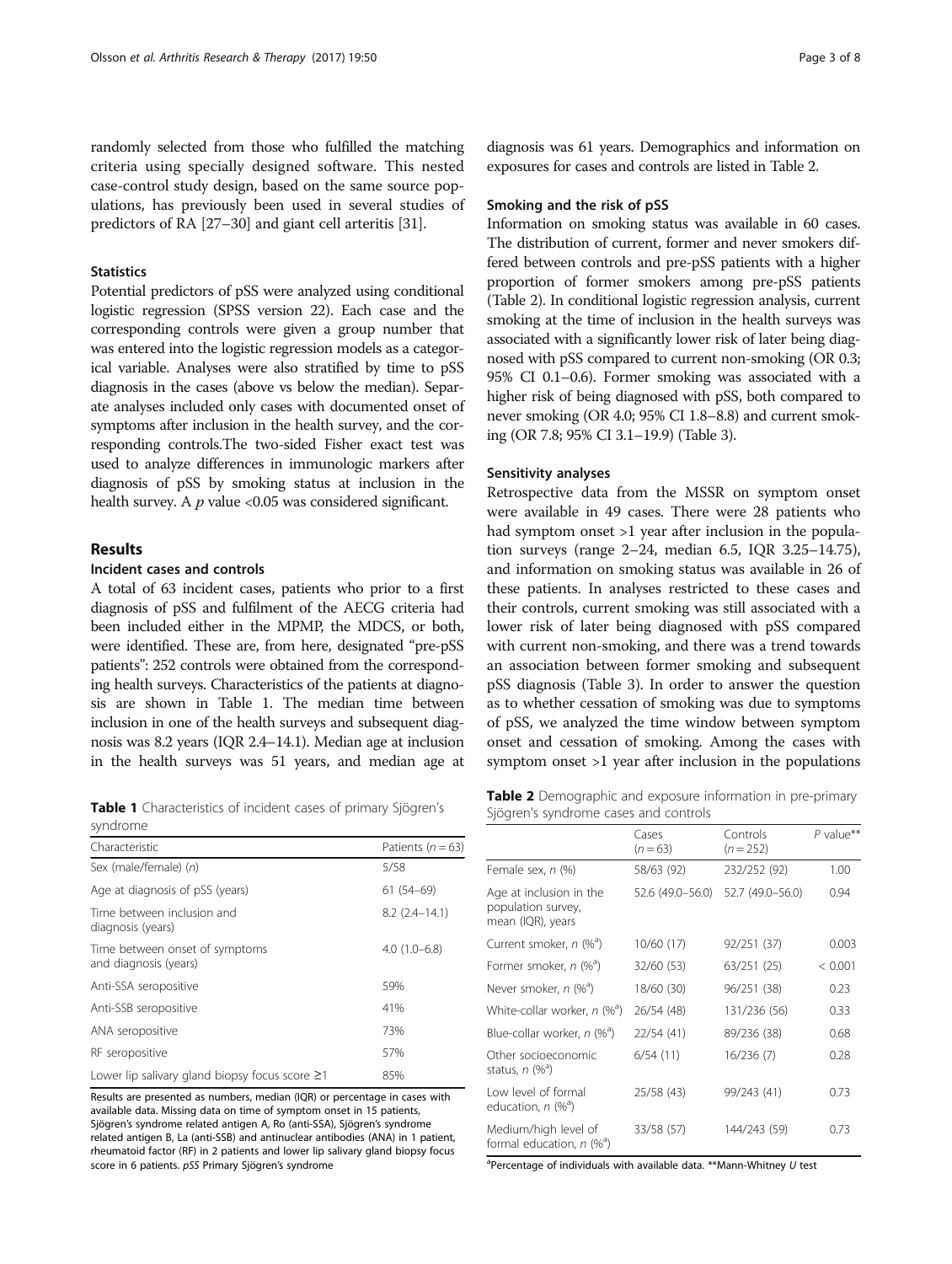<span id="page-3-0"></span>

|                               | pSS cases with documented symptom | Exposed                                                                                                                                                                                                                                                                                                                                                                                                                                                                                                                                                                |
|-------------------------------|-----------------------------------|------------------------------------------------------------------------------------------------------------------------------------------------------------------------------------------------------------------------------------------------------------------------------------------------------------------------------------------------------------------------------------------------------------------------------------------------------------------------------------------------------------------------------------------------------------------------|
|                               |                                   | (cases/controls                                                                                                                                                                                                                                                                                                                                                                                                                                                                                                                                                        |
| $(0.252)$ $(0.501)$ $(0.501)$ | All pSS cases $(n = 63)$ Exposed  | and matched controls (cases/controls) onset after inclusion ( $n = 28$ )<br>$\blacksquare$ $\blacksquare$ $\blacksquare$ $\blacksquare$ $\blacksquare$ $\blacksquare$ $\blacksquare$ $\blacksquare$ $\blacksquare$ $\blacksquare$ $\blacksquare$ $\blacksquare$ $\blacksquare$ $\blacksquare$ $\blacksquare$ $\blacksquare$ $\blacksquare$ $\blacksquare$ $\blacksquare$ $\blacksquare$ $\blacksquare$ $\blacksquare$ $\blacksquare$ $\blacksquare$ $\blacksquare$ $\blacksquare$ $\blacksquare$ $\blacksquare$ $\blacksquare$ $\blacksquare$ $\blacksquare$ $\blacks$ |

|                      |                     | and matched controls (cases/controls)<br>$(n = 252)$ OR (95% CI) |        | onset after inclusion ( $n = 28$ )<br>and matched controls ( $n = 112$ ) OR (95% CI) | (cases/controls) |
|----------------------|---------------------|------------------------------------------------------------------|--------|--------------------------------------------------------------------------------------|------------------|
| Smoking              | Not current smokers | Reference                                                        | 50/159 | Reference                                                                            | 22/74            |
|                      | Current smokers     | $0.3(0.1-0.6)$                                                   | 10/92  | $0.2(0.1-0.9)$                                                                       | 4/38             |
|                      | Never smokers       | Reference                                                        | 18/96  | Reference                                                                            | 10/43            |
|                      | Former smokers      | $4.0(1.8-8.8)$                                                   | 32/63  | $1.7(0.6 - 5.6)$                                                                     | 12/31            |
|                      | Current smokers     | $0.5(0.2-1.3)$                                                   | 10/92  | $0.3(0.1-1.5)$                                                                       | 4/38             |
| Socioeconomic status | White-collar worker | Reference                                                        | 26/131 | Reference                                                                            | 11/53            |
|                      | Blue-collar worker  | $1.4(0.7-2.8)$                                                   | 22/89  | $0.8(0.2 - 2.5)$                                                                     | 9/40             |
|                      | Other               | $2.4(0.7-8.4)$                                                   | 6/16   | $1.0(0.3-3.2)$                                                                       | 4/11             |
| Education            | Medium/high         | Reference                                                        | 33/144 | Reference                                                                            | 11/55            |
|                      | Low                 | $1.1(0.6-2.1)$                                                   | 25/99  | $1.4(0.5-4.0)$                                                                       | 13/49            |

Smoking status and level of formal education were assessed at inclusion in the health surveys. Patients were subsequently diagnosed with primary Sjögren's syndrome (pSS) after a median of 8.2 years (IQR 2.4–14.1) after inclusion

surveys, there were 12 patients who were former smokers. The time period between cessation of smoking and symptom onset was >5 years in all these cases.

In the whole group of pre-pSS patients who were former smokers and for whom information was available on symptom onset  $(n = 23)$ , including those with symptom onset before inclusion in the health surveys, cessation of smoking occurred >5 years before symptom onset in 20 cases, 4 years before symptom onset in 1 case and after symptom onset in 1 case.

# Socioeconomic status, level of formal education and the risk of pSS

Socioeconomic status, comparing blue-collar workers and white-collar workers, did not affect the risk of being diagnosed with pSS. Furthermore, there was no association between the level of formal education and subsequent diagnosis of pSS (Table 3).

# Stratified analyses

To further examine the relationship between smoking or other exposures and pSS, analyses were performed separately in cases with a time period between inclusion in one of the health surveys and diagnosis of pSS that was above or below the median (8.2 years) and in the corresponding controls. The results in these subgroups were similar to those in the whole group (Table [4](#page-4-0)).

Anti-Sjögren's syndrome related antigen A, Ro (anti-SSA) antibody positivity or presence or absence of focal sialadenitis at the time of diagnosis was not significantly different between individuals who were currently or not currently smoking at the time of inclusion in the health surveys, nor between those who had ever smoked or never smoked, or those who were currently smoking, were former smokers, or had never smoked (Table [5](#page-4-0)).

# **Discussion**

In this study, being a current smoker was associated with a lower risk of later being diagnosed with pSS. Former smokers had a higher risk of subsequently being diagnosed with pSS, compared both to never smokers and current smokers. The same pattern is seen in ulcerative colitis [\[18](#page-6-0)]. In Parkinson's disease, there is also an inverse association between cigarette smoking and development of the disease [\[20\]](#page-6-0). Interestingly, in three previous studies specifically addressing the association between smoking and pSS, there were fewer current smokers and more former smokers among pSS patients. The first study involved 355 pSS patients in whom there was a lower frequency of focal sialadenitis in lower lip biopsies and a lower frequency of anti-SSA positivity in patients with pSS who were smokers [[21\]](#page-6-0). However, as the Copenhagen criteria were used, in which the presence of anti-SSA/SSB or presence of focal sialadenitis are not mandatory, several patients not fulfilling the AECG criteria were included in that study. One interpretation of that study is that within a population of individuals with sicca symptoms, smoking is negatively associated with markers of autoimmune sialadenitis.

The second study was a cross-sectional study of 140 patients, fulfilling the AECG criteria, in which there were also more former smokers and fewer current smokers among patients with pSS [\[22](#page-6-0)]. Finally, in a cross-sectional study of 207 pSS patients fulfilling the AECG criteria, there were fewer current smokers, but more former smokers compared to healthy controls [\[23](#page-6-0)]. The characteristics of the patients in that study were similar to the characteristics after diagnosis of the pSS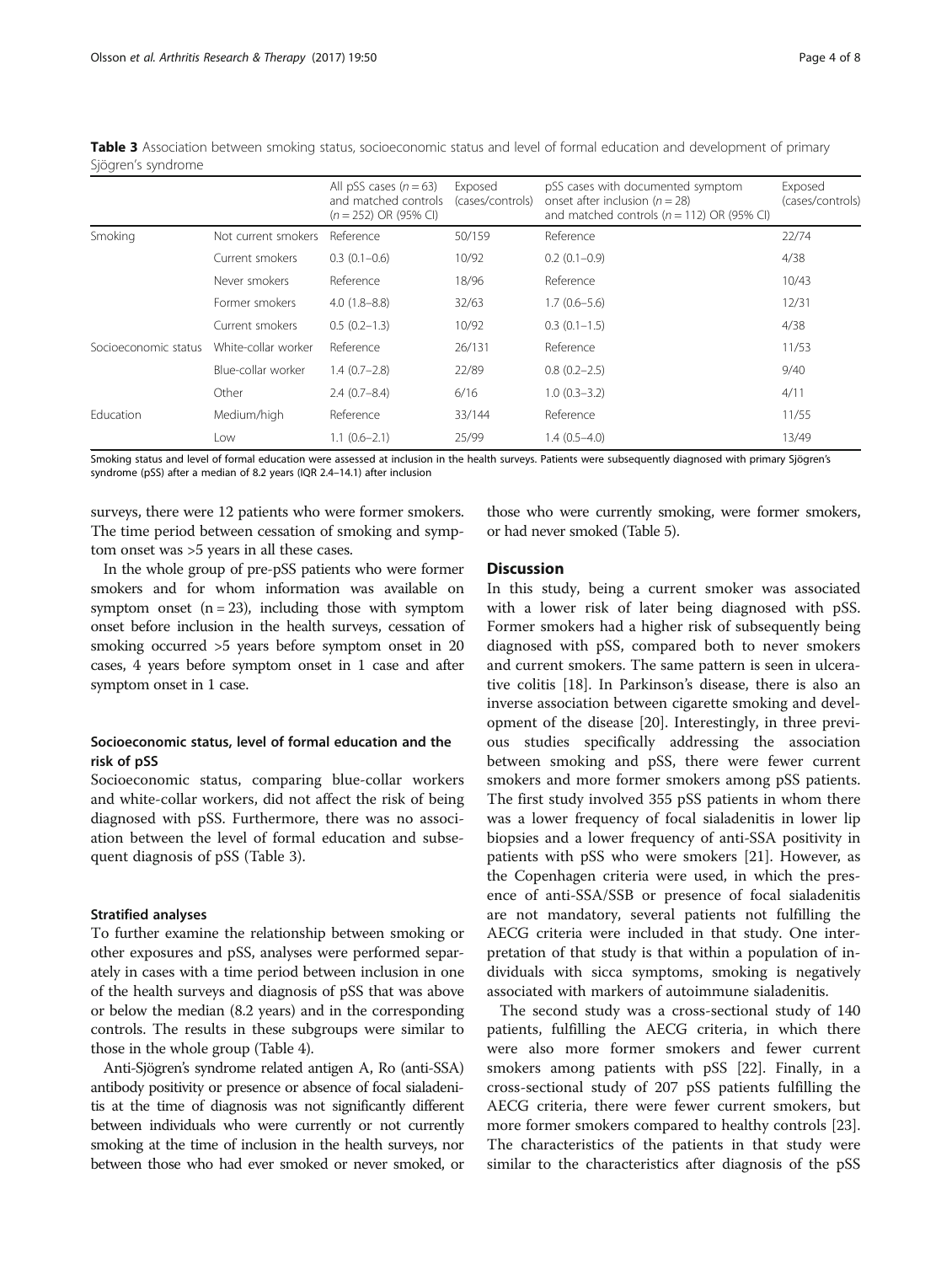<span id="page-4-0"></span>

| Table 4 Associations stratified by time from inclusion to diagnosis of primary Sjögren's syndrome |  |  |
|---------------------------------------------------------------------------------------------------|--|--|
|                                                                                                   |  |  |

|                      |                     | Time period $\leq$ 8.2 years (n = 32)<br>OR (95% CI) | Exposed<br>(cases/controls) | Time period >8.2 years ( $n = 31$ )<br>OR (95% CI) | Exposed<br>(cases/controls) |
|----------------------|---------------------|------------------------------------------------------|-----------------------------|----------------------------------------------------|-----------------------------|
| Smoking              | Not current smokers | Reference                                            | 27/87                       | Reference                                          | 23/72                       |
|                      | Current smokers     | $0.3(0.1-0.9)$                                       | 4/40                        | $0.3(0.1-0.8)$                                     | 6/52                        |
|                      | Never smokers       | Reference                                            | 11/58                       | Reference                                          | 7/38                        |
|                      | Former smokers      | $4.9(1.6 - 15.2)$                                    | 16/29                       | $3.4(1.1-10.8)$                                    | 16/34                       |
|                      | Current smokers     | $0.5(0.1-1.8)$                                       | 4/40                        | $0.5(0.1-2.0)$                                     | 6/52                        |
| Socioeconomic status | White-collar worker | Reference                                            | 13/65                       | Reference                                          | 13/66                       |
|                      | Blue-collar worker  | $1.4(0.5-3.8)$                                       | 11/51                       | $1.3(0.5-3.7)$                                     | 11/38                       |
|                      | Other               | $2.0(0.3 - 14.3)$                                    | 2/6                         | $2.6(0.5 - 14.4)$                                  | 4/10                        |
| Education            | Medium/high         | Reference                                            | 18/74                       | Reference                                          | 15/70                       |
|                      | Low                 | $1.1(0.4-2.5)$                                       | 13/53                       | $1.1(0.4-3.2)$                                     | 12/46                       |

Relationship between smoking, socioeconomic status and level of formal education stratified by time from inclusion in the health surveys to diagnosis of primary Sjögren's syndrome

patients in the present study, except that they had a higher frequency of positive lip biopsies (99.5% compared to 85% in the present study). In three other studies, which investigated cardiovascular risk factors in patients with pSS, there were fewer current smokers in one study [\[32\]](#page-6-0), and in the other two studies there were fewer ever smokers [[33](#page-6-0), [34\]](#page-7-0), compared to controls. In the latter two, there was no information on the numbers of current and former smokers.

Smoking is shown to cause a short-term increase in salivary flow rate (SRF) but a long-term reduced SFR [[35, 36\]](#page-7-0). Cigarette smoking is also shown to cause ocular dryness when comparing chronic smokers with healthy controls [\[37](#page-7-0)]. A potential explanation for the smaller numbers of current smokers and for the greater numbers of former smokers in cross-sectional studies of pSS is that oral and ocular dryness and pulmonary symptoms make the patients more prone to quit smoking, both due to dryness and the irritation caused by the smoke. Interestingly, in this study, cessation of smoking in the majority of pSS patients who were former smokers did not occur in close temporal proximity to symptom onset and the impact of smoking was similar in cases with a longer and shorter time to diagnosis, supporting the possibility that smoke cessation of smoking might not be a consequence of sicca symptoms. Instead, it may influence the development or progression of the disease. Still, we cannot exclude that very early dryness, occurring before the reported onset of symptoms, could influence the cessation of smoking.

Low levels of formal education and a poor socioeconomic status have been shown to predict a number of chronic disorders [[17](#page-6-0), [26,](#page-6-0) [38](#page-7-0), [39](#page-7-0)]. In contrast, in the present study, the level of education and socioeconomic status based on current occupation had no major impact on the risk of being diagnosed with pSS. This suggests that the observed negative association with smoking is probably not due to underlying exposures related to socioeconomic status, although we cannot exclude the possibility that other life style factors contribute to the development of pSS.

Cigarette smoke contains over four thousand different compounds [\[40\]](#page-7-0). Nicotine is known to interact in the immune system and nicotine receptors are present on macrophages, T cells and B cells [\[41](#page-7-0)–[43](#page-7-0)]. Many other compounds in cigarette smoke can also affect the immune system [\[44](#page-7-0)]. Several studies have shown that cigarette smoke has effects on the immune system, which reasonably could affect the development of different diseases. As cigarette smoke,

| Table 5 Immunologic markers at primary Sjögren's syndrome diagnosis or later by smoking status at inclusion n (% of available) |  |  |
|--------------------------------------------------------------------------------------------------------------------------------|--|--|
|                                                                                                                                |  |  |

|                                    | Current smoker | $P$ value* | Former smoker | $P$ value* | Never smoker | $P$ value* |
|------------------------------------|----------------|------------|---------------|------------|--------------|------------|
| Anti-SSApositive, n (%)            | 8(80)          | 0.29       | 18 (56)       | 0.60       | 10(56)       | 0.78       |
| Anti-SSB positive, n (%)           | 7(70)          | 0.07       | 11(34)        | 0.43       | 6(33)        | 0.57       |
| ANA positive, n (%)                | 9(90)          | 0.26       | 20(63)        | 0.08       | 15 (83)      | 0.35       |
| RF positive, $n$ (%)               | 4(44)          | 0.72       | 16(50)        | 0.60       | 12(67)       | 0.26       |
| Autoantibody <sup>a</sup> negative | (10)           | 1.00       | 7(22)         | 0.16       | (6)          | 0.26       |
| Positive lower lip biopsy, n (%)   | 8(80)          | 0.63       | 23(82)        | 0.71       | 15 (94)      | 0.41       |

Smoking status at inclusion in the health surveys. Primary Sjögren's syndrome was diagnosed at a median of 8.2 years (IQR 2.4–14.1) after inclusion. \*Two-sided Fisher exact test. <sup>a</sup>Patients who were negative for anti-Sjögren's syndrome related antigen A, Ro (anti-SSA), anti-Sjögren's syndrome related antigen B, La (anti-SSB), antinuclear antibody (ANA) and rheumatoid factor (RF)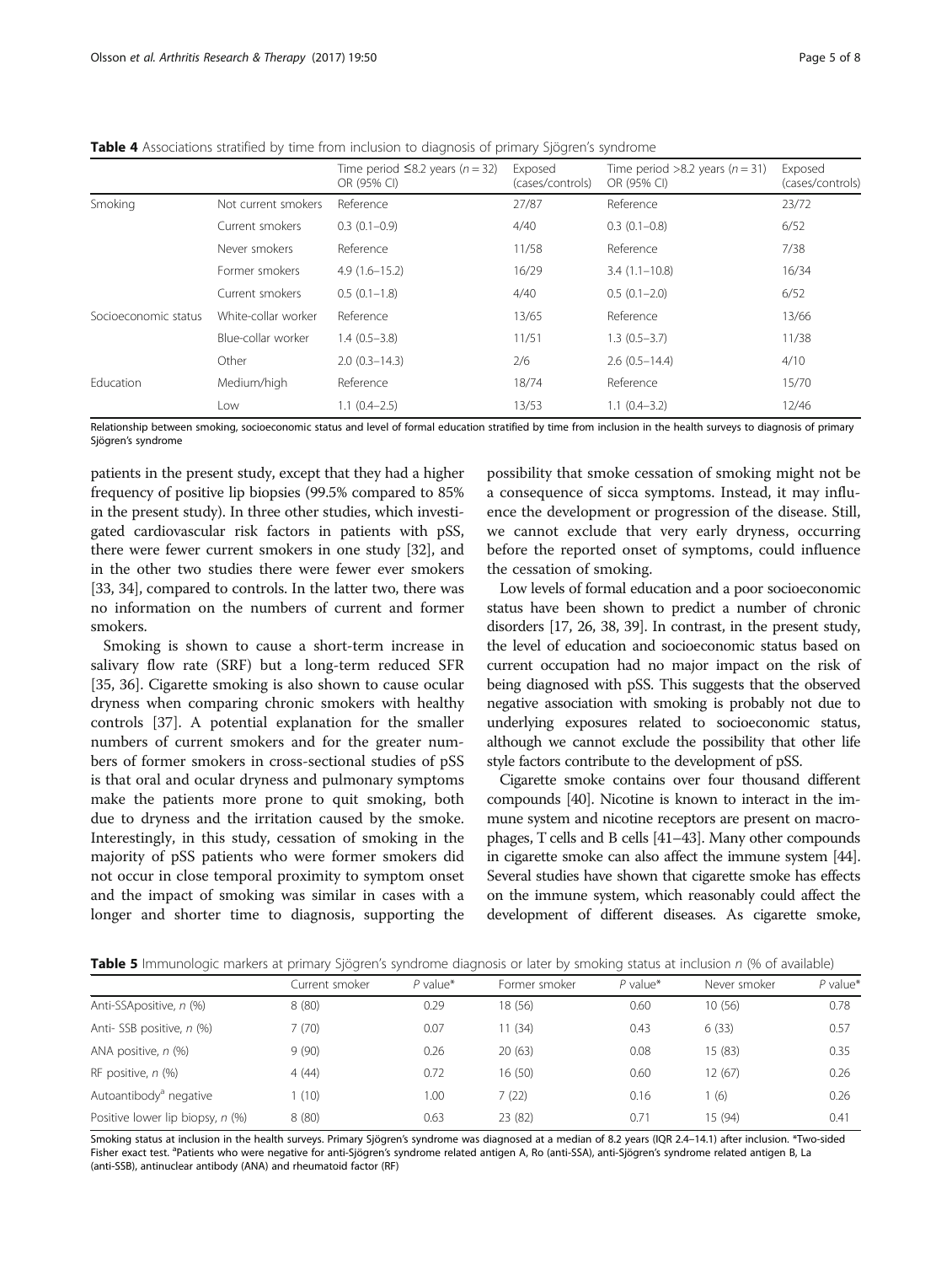among other things, is shown to affect neutrophils, macrophages, T cells, B cells, dendritic cells, and cytokine production (reviewed in  $[40 - 42]$ ), it is hard to predict exactly how cigarette smoke might affect the development of pSS [[44](#page-7-0)–[46](#page-7-0)]. One possible way is by inhibition of B cells: several studies have identified decreased levels of salivary IgA and decreased levels of serum IgG, and decreased levels of serum IgA and IgM and increased levels of IgE in smokers [[46](#page-7-0)]. Furthermore, significant increases in IgM and IgG in subjects who stop smoking have been reported [\[47](#page-7-0)] and these changes seem to persist in former smokers for years after cessation of smoking [\[48](#page-7-0)].

pSS is characterized by B-cell activation with high serum IgG-levels and a high frequency of autoantibodies such as RF, anti-SSA and anti-SSB [[1](#page-6-0)]. A reason why current smoking could be protective against pSS could be a suppressing effect of smoking on the B cells directly or by reduced production of B-cell activating factor [\[49, 50](#page-7-0)]. In predisposed individuals who stop smoking, taking away the inhibitory effect of cigarette smoke on the B cells could lead to activation of autoreactive B cells that might trigger the development of the disease. The association between smoking and anti-citrullinated peptide antibody (ACPA)-positive RA, on the other hand, most likely reflects other mechanisms specifically related to RA, such as increased protein citrullination leading to early development of ACPA [\[51](#page-7-0)].

As models of autoimmune diseases and the effect of cigarette smoking, inflammatory bowel diseases are interesting because smokers have a higher risk of Crohn's disease but a lower risk of ulcerative colitis. Studies on ulcerative colitis and Crohn's disease have identified distinct cytokine profiles, whereby Crohn's disease is characterized by a T helper (Th)1 profile [\[52](#page-7-0), [53](#page-7-0)], while in ulcerative colitis a Th2 cytokine profile has been observed [[54](#page-7-0), [55\]](#page-7-0), with upregulated levels of IL-33 [\[56\]](#page-7-0). IL-33 is a nuclear cytokine of the IL-1 family, which is constitutively expressed in epithelial barrier tissues and plays an important role in Th2 immunity [\[57\]](#page-7-0). Recently, increased IL-33 in the salivary glands and in serum have been linked to pSS [\[58](#page-7-0)]. Interestingly, in a murine model, it has also been shown that exposure of cigarette smoke upregulates IL-33 but simultaneously changes the immune response of IL-33 from Th2 to Th1 response [\[59\]](#page-7-0). Hypothetically, this could explain why smoking may be protective against ulcerative colitis, and potentially also against pSS.

As the patients included in the MSSR are consecutive patients at the only department of rheumatology in the area, we consider the patients in the present study to be representative of the pSS population. Strengths of the present study include the study design, with exposure measured in a standardized manner before pSS diagnosis. The availability of two population-based surveys from a well-defined catchment area and the well-characterized patients with pSS in the MSSR are other important assets of the study.

Limitations of the study are mainly related to the relatively small number of cases. As the number of patients is small there is a risk that the patients are not representative of the whole pSS cohort. Unfortunately, quantitative information on smoking history (i.e. pack-years) was not available. Furthermore, smoking status was only assessed at one time point. All patients came from the same catchment area, which can influence the external validity of the study. With a disease like pSS, there is also always uncertainty about when the disease actually starts. However, in sub-analyses including only cases with symptom onset after the collection of survey data, we calculated similar point estimates on the association between smoking history and pSS, suggesting that reversed causality does not explain our findings.

# Conclusion

In conclusion, this study shows that current smoking was associated with a lower risk of later being diagnosed with pSS, whereas former smoking was associated with a higher risk. This pattern is similar to that seen in some other autoimmune diseases, e.g. ulcerative colitis and Parkinson's disease, and may reflect immunomodulatory effects of smoking and cessation of smoking. These results from the first nested case-control study of smoking and pSS are consistent with previous observations from cross-sectional studies, and suggest that smoking might be protective against pSS. However, given the insidious onset of the disease, the limited number of patients included in the present study and the fact that smoking status was only assessed at one time point, the results of this study should be confirmed in subsequent prospective studies.

#### Abbreviations

ACPA: Anti-citrullinated peptide antibody; AECG criteria: American European Consensus Group criteria; ANA: Antinuclear antibodies; BAFF: B-cell activating factor; CI: Confidence interval; IFN: Interferon; Ig: Immunoglobulin; IL: Interleukin; IQR: Interquartile range; MDCS: Malmö Diet and Cancer study; MPMP: Malmö Preventive Medicine Program; MSSR: Malmö Sjögren's Syndrome Register; pSS: Primary Sjögren's syndrome; RA: Rheumatoid arthritis; RF: Rheumatoid factor; SFR: Salivary flow rate; SLE: Systemic lupus erythematosus; SSA: Sjögren's syndrome related antigen A, Ro; SSB: Sjögren's syndrome related antigen B, La

#### Acknowledgements

We acknowledge Anders Dahlin for assisting in the gathering of data from the MPMP and MDCS and Jan-Åke Nilsson for valuable input in the statistical analysis.

#### Funding

This work was supported by Lund University (ALFSKANE-446501), The Swedish Rheumatism Association (R-481821), Kockska Stiftelsen and the Swedish Research Council (2015-02228).

#### Availability of data and materials

The datasets generated and/or analyzed during the current study are not publicly available due to Swedish legislation (the Personal Data Act), but a limited and fully anonymized dataset containing the individual patient data that support the main analyses is available from the corresponding author on reasonable request.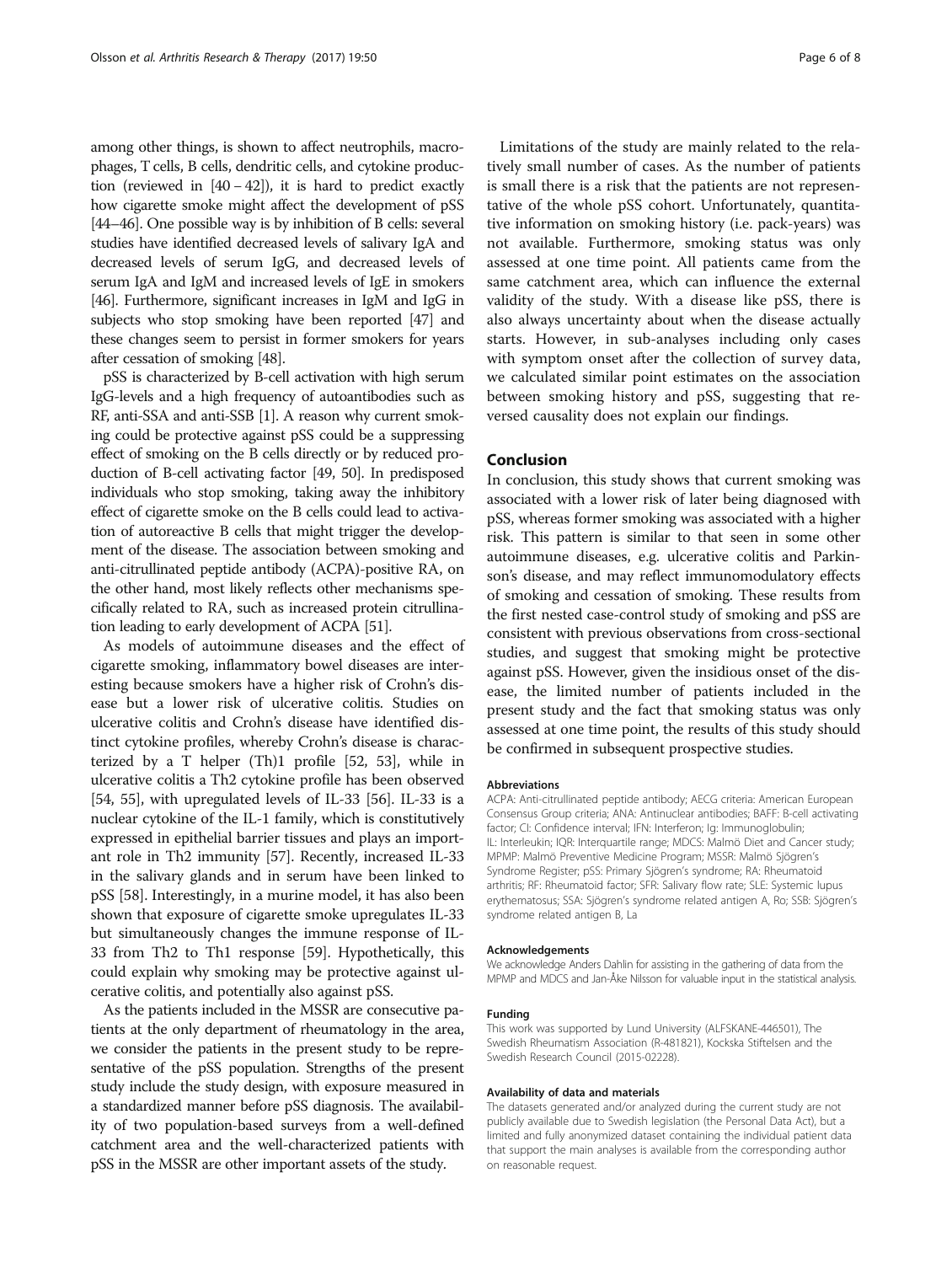# <span id="page-6-0"></span>Authors' contributions

PO participated in the study design, the collection of, the statistical analysis and the interpretation of the results and drafted the manuscript. ET participated in the study design, the collection of data, the statistical analysis and the interpretation of the results and helped to revise the manuscript. CT participated in the study design, the statistical analysis and the interpretation of the results and helped to revise the manuscript. LJ participated in the interpretation of the results and helped to revise the manuscript. TM participated in the interpretation of the results and helped to revise the manuscript. All authors read and approved the final version of the manuscript.

#### Competing interests

The authors declare that they have no competing interests.

#### Ethics approval and consent to participate

All participants gave their informed consent for inclusion in the MDCS, the MPMP, and the MSSR. The current study was performed in accordance to the declaration of Helsinki and was approved by the regional ethical review board for southern Sweden (Lund, Sweden: 2007/426).

# Author details

<sup>1</sup>Department of Clinical sciences, Malmö, Rheumatology, Lund University, Malmö, Sweden. <sup>2</sup>Department of Rheumatology, Skåne University Hospital, Lund University, Inga Marie Nilssons gata 32, 20502 Malmö, Sweden. <sup>3</sup>Department of Rheumatology and Inflammation research, The Sahlgrenska Academy, University of Gothenburg, Gothenburg, Sweden.

# Received: 4 November 2016 Accepted: 9 February 2017

#### References

- 1. Garcia-Carrasco M, Ramos-Casals M, Rosas J, Pallares L, Calvo-Alen J, Cervera R, Font J, Ingelmo M. Primary Sjogren syndrome: clinical and immunologic disease patterns in a cohort of 400 patients. Medicine (Baltimore). 2002; 81(4):270–80.
- 2. Theander E, Henriksson G, Ljungberg O, Mandl T, Manthorpe R, Jacobsson LT. Lymphoma and other malignancies in primary Sjogren's syndrome: a cohort study on cancer incidence and lymphoma predictors. Ann Rheum Dis. 2006;65(6):796–803.
- 3. Nishishinya MB, Pereda CA, Munoz-Fernandez S, Pego-Reigosa JM, Rua-Figueroa I, Andreu JL, Fernandez-Castro M, Rosas J, Loza Santamaria E. Identification of lymphoma predictors in patients with primary Sjogren's syndrome: a systematic literature review and meta-analysis. Rheumatol Int. 2015;35(1):17–26.
- 4. Jonsson R, Theander E, Sjostrom B, Brokstad K, Henriksson G. Autoantibodies present before symptom onset in primary Sjogren syndrome. JAMA. 2013; 310(17):1854–5.
- 5. Theander E, Jonsson R, Sjostrom B, Brokstad K, Olsson P, Henriksson G. Prediction of Sjogren's syndrome years before diagnosis and identification of patients with early onset and severe disease course by autoantibody profiling. Arthritis Rheumatol. 2015;67(9):2427–36.
- Vitali C, Bombardieri S, Jonsson R, Moutsopoulos HM, Alexander EL, Carsons SE, Daniels TE, Fox PC, Fox RI, Kassan SS, et al. Classification criteria for Sjogren's syndrome: a revised version of the European criteria proposed by the American-European Consensus Group. Ann Rheum Dis. 2002;61(6):554–8.
- 7. Qin B, Wang J, Yang Z, Yang M, Ma N, Huang F, Zhong R. Epidemiology of primary Sjogren's syndrome: a systematic review and meta-analysis. Ann Rheum Dis. 2015;74(11):1983–9.
- 8. Bolstad AI, Jonsson R. Genetic aspects of Sjogren's syndrome. Arthritis Res. 2002;4(6):353–9.
- 9. Porola P, Virkki L, Przybyla BD, Laine M, Patterson TA, Pihakari A, Konttinen YT. Androgen deficiency and defective intracrine processing of dehydroepiandrosterone in salivary glands in Sjogren's syndrome. J Rheumatol. 2008;35(11):2229–35.
- 10. Croia C, Astorri E, Murray-Brown W, Willis A, Brokstad KA, Sutcliffe N, Piper K, Jonsson R, Tappuni AR, Pitzalis C, et al. Implication of Epstein-Barr virus infection in disease-specific autoreactive B cell activation in ectopic lymphoid structures of Sjogren's syndrome. Arthritis Rheumatol. 2014;66(9):2545–57.
- 11. Doll R, Hill AB. Lung cancer and other causes of death in relation to smoking; a second report on the mortality of British doctors. Br Med J. 1956;2(5001):1071–81.
- 12. Morgan RW, Jain MG. Bladder cancer: smoking, beverages and artificial sweeteners. Can Med Assoc J. 1974;111(10):1067–70.
- 13. Sugiyama D, Nishimura K, Tamaki K, Tsuji G, Nakazawa T, Morinobu A, Kumagai S. Impact of smoking as a risk factor for developing rheumatoid arthritis: a meta-analysis of observational studies. Ann Rheum Dis. 2010;69(1):70–81.
- 14. Cosnes J. Tobacco and IBD: relevance in the understanding of disease mechanisms and clinical practice. Best Pract Res Clin Gastroenterology. 2004;18(3):481–96.
- 15. Kallberg H, Ding B, Padyukov L, Bengtsson C, Ronnelid J, Klareskog L, Alfredsson L, Group ES. Smoking is a major preventable risk factor for rheumatoid arthritis: estimations of risks after various exposures to cigarette smoke. Ann Rheum Dis. 2011;70(3):508–11.
- 16. Costenbader KH, Feskanich D, Mandl LA, Karlson EW. Smoking intensity, duration, and cessation, and the risk of rheumatoid arthritis in women. Am J Med. 2006;119(6):503–9. e1–9.
- 17. Bergstrom U, Jacobsson LT, Nilsson JA, Wirfalt E, Turesson C. Smoking, low formal level of education, alcohol consumption, and the risk of rheumatoid arthritis. Scand J Rheumatol. 2013;42(2):123–30.
- 18. Calkins BM. A meta-analysis of the role of smoking in inflammatory bowel disease. Dig Dis Sci. 1989;34(12):1841–54.
- 19. Rizvi SW, McGrath Jr H. The therapeutic effect of cigarette smoking on oral/ genital aphthosis and other manifestations of Behcet's disease. Clin Exp Rheumatol. 2001;19(5 Suppl 24):S77–78.
- 20. van der Mark M, Nijssen PC, Vlaanderen J, Huss A, Mulleners WM, Sas AM, van Laar T, Kromhout H, Vermeulen R. A case-control study of the protective effect of alcohol, coffee, and cigarette consumption on Parkinson disease risk: time-sincecessation modifies the effect of tobacco smoking. PLoS One. 2014;9(4):e95297.
- 21. Manthorpe R, Benoni C, Jacobsson L, Kirtava Z, Larsson A, Liedholm R, Nyhagen C, Tabery H, Theander E. Lower frequency of focal lip sialadenitis (focus score) in smoking patients. Can tobacco diminish the salivary gland involvement as judged by histological examination and anti-SSA/Ro and anti-SSB/La antibodies in Sjogren's syndrome? Ann Rheum Dis. 2000;59(1):54–60.
- 22. Priori R, Medda E, Conti F, Cassara EA, Sabbadini MG, Antonioli CM, Gerli R, Danieli MG, Giacomelli R, Pietrogrande M, et al. Risk factors for Sjogren's syndrome: a case-control study. Clin Exp Rheumatol. 2007;25(3):378–84.
- 23. Karabulut G, Kitapcioglu G, Inal V, Kalfa M, Yargucu F, Keser G, Emmungil H, Gokmen NM, Kocanaogullari H, Aksu K. Cigarette smoking in primary Sjogren's syndrome: positive association only with ANA positivity. Mod Rheumatol. 2011;21(6):602–7.
- 24. Nilsson PM, Nilsson JA, Berglund G. Family burden of cardiovascular mortality: risk implications for offspring in a national register linkage study based upon the Malmo Preventive Project. J Intern Med. 2004;255(2):229–35.
- 25. Manjer J, Carlsson S, Elmstahl S, Gullberg B, Janzon L, Lindstrom M, Mattisson I, Berglund G. The Malmo Diet and Cancer Study: representativity, cancer incidence and mortality in participants and non-participants. Eur J Cancer Prev. 2001;10(6):489–99.
- 26. Bergstrom U, Jacobsson LT, Nilsson JA, Berglund G, Turesson C. Pulmonary dysfunction, smoking, socioeconomic status and the risk of developing rheumatoid arthritis. Rheumatology (Oxford). 2011;50(11):2005–13.
- 27. Pikwer M, Bergstrom U, Nilsson JA, Jacobsson L, Berglund G, Turesson C. Breast feeding, but not use of oral contraceptives, is associated with a reduced risk of rheumatoid arthritis. Ann Rheum Dis. 2009;68(4):526–30.
- 28. Pikwer M, Giwercman A, Bergstrom U, Nilsson JA, Jacobsson LT, Turesson C. Association between testosterone levels and risk of future rheumatoid arthritis in men: a population-based case-control study. Ann Rheum Dis. 2014;73(3):573–9.
- 29. Turesson C, Bergstrom U, Pikwer M, Nilsson JA, Jacobsson LT. A high body mass index is associated with reduced risk of rheumatoid arthritis in men, but not in women. Rheumatology (Oxford). 2016;55(2):307–14.
- 30. Turesson C, Bergstrom U, Pikwer M, Nilsson JA, Jacobsson LT. High serum cholesterol predicts rheumatoid arthritis in women, but not in men: a prospective study. Arthritis Res Ther. 2015;17:284.
- 31. Jakobsson K, Jacobsson L, Warrington K, Matteson EL, Liang K, Melander O, Turesson C. Body mass index and the risk of giant cell arteritis: results from a prospective study. Rheumatology (Oxford). 2015;54(3):433–40.
- 32. Juarez M, Toms TE, de Pablo P, Mitchell S, Bowman S, Nightingale P, Price EJ, Griffiths B, Hunter J, Gupta M, et al. Cardiovascular risk factors in women with primary Sjogren's syndrome: United Kingdom primary Sjogren's syndrome registry results. Arthritis Care Res (Hoboken). 2014;66(5):757–64.
- 33. Perez-De-Lis M, Akasbi M, Siso A, Diez-Cascon P, Brito-Zeron P, Diaz-Lagares C, Ortiz J, Perez-Alvarez R, Ramos-Casals M, Coca A. Cardiovascular risk